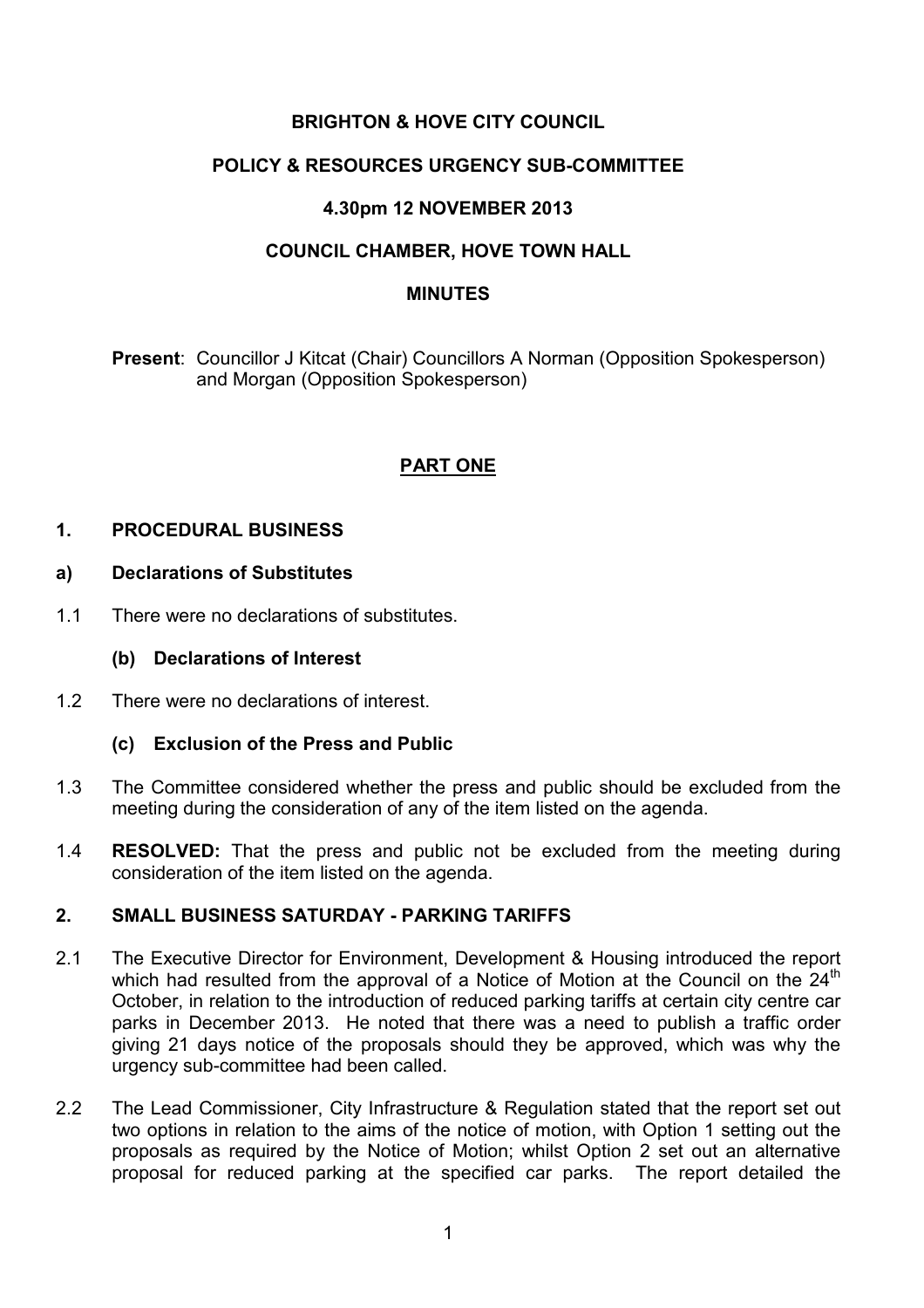associated costs with both options and highlighted the environmental impact and concerns from local businesses.

- 2.3 Councillor Morgan referred to Option 2 and sought clarification in regard to paragraphs 1.2 and 4.5 of the report and whether the continued reduced rate at London Road outlined in paragraph 4.5 had been costed.
- 2.4 The Lead Commissioner, City Infrastructure & Regulation confirmed that the proposed tariff reduction for London Road in paragraph 4.5 of the report had been costed.
- 2.5 Councillor A. Norman queried whether the estimated cost in paragraph 7.4 of the report for reduced tariffs at London Road car park took into account that it was likely more people would park there if costs were reduced.
- 2.6 The Lead Commissioner, City Infrastructure & Regulation stated that a 20% increase in use of the car park had been allowed for in the proposal for Option 2.
- 2.7 Councillor A. Norman stated that she wished to move an amendment to the recommendation with Option 1 being the preferred solution and in addition, a further recommendation to approve the changes to Sunday tariffs at London Road as detailed in paragraph 4.5 of the report and appendix 2.
- 2.8 Councillor Morgan formally seconded the amendment.
- 2.9 The Chair noted the amendment and called on the Monitoring Officer to confirm the constitutional position in regard to the proposed recommendations.
- 2.10 The Monitoring Officer stated that the change to approve Option 1 was valid, however the additional recommendation had not been fully costed and the information was not available to the Sub-Committee at this time. In this regard, the Sub-Committee were not in a position to be able to approve such a recommendation and his advice would be that a further report should be brought to an appropriate committee meeting for determination as soon as possible.
- 2.11 Councillor Morgan sought clarification on the advice given as the text of the amendment had been taken from the report itself and in that respect he queried whether the Sub-Committee was in a position to approve Option 2 as detailed in the report.
- 2.12 The Lead Commissioner, City Infrastructure & Regulation stated that an assumption had been made in relation to operating reduced tariffs in December and this was reflected in the financial implications, however the information in appendix 2 did not take into account the continued reduction at London Road and therefore needed to be adjusted.
- 2.13 The Chair stated that it appeared that the reduced rates had been accounted for Saturday  $7<sup>th</sup>$  and Sundays in December, but should a reduced rate be sought for London Road from January onwards, then a further report was necessary. In this regard he suggested that the amendment could be altered so that Option 1 was put forward and he was happy to give his assurance that a further report would be brought to the appropriate committee to determine whether a continued reduced rate should operate from January onwards.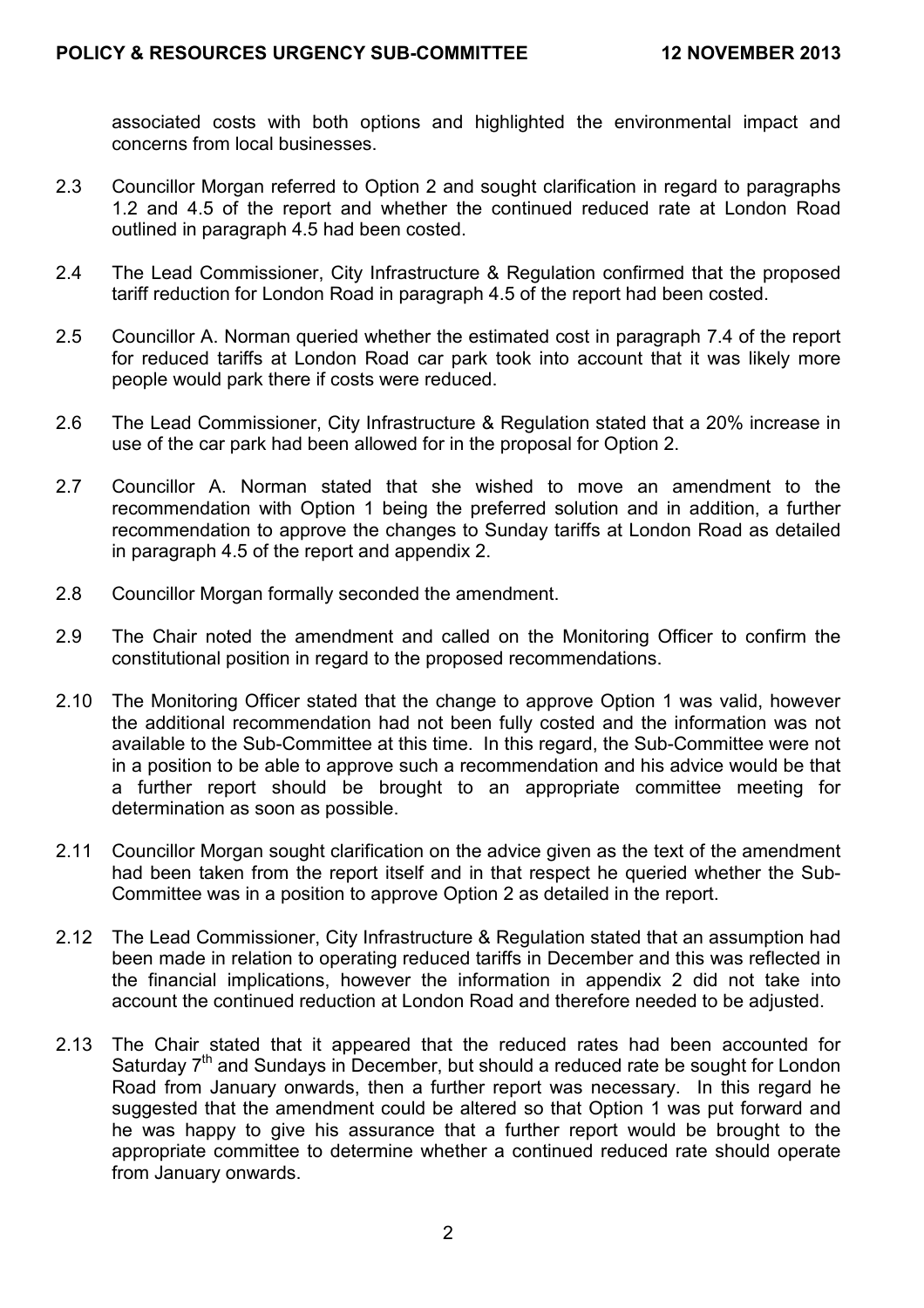- 2.14 Councillor A. Norman noted the advice from the Monitoring Officer and the Chair's suggestion and stated that she was unhappy with the situation. She noted that both Regency and Norton Road Car Parks were listed with specific dates in paragraph 7.4, whilst London Road stated that the reductions would be for December onwards. She felt that the necessary information should be available and should a further report be required that it should come to the Policy & Resources Committee meeting on the 5<sup>th</sup> December as both she and Councillor Morgan were members of that committee.
- 2.15 The Executive Director for Environment, Development & Housing stated that there was an error in the report and he wished to apologise to the Sub-Committee for that. However, it was not possible to provide the required financial information at the current meeting but he would ensure a report could be submitted to the Policy & Resources Committee on the 5<sup>th</sup> December.
- 2.16 The Chair stated that he would take the amendment to the recommendation so that Option 1 was put forward rather than Option 2 and that he would ensure a report was brought to the Committee meeting in December.
- 2.17 Councillor A. Norman thanked the Chair and stated that she believed a number of other authorities offered free or reduced parking rates in the run up to Christmas and that the proposals in Option 1 would benefit local businesses and trade. She believed that the car parks listed were underused and that the argument that more traffic would be generated resulting in increased congestion was inaccurate. She welcomed the proposed reduction in rates for London Road car park and hoped that this could be taken forward.
- 2.18 Councillor Morgan referred to the debate at the council meeting and the points listed in the report which outlined reasons why Option 1 was not favoured and questioned the evidence used to support the reasons. He believed that there was a need to go ahead with the proposals outlined in Option 1 and to gain the evidence of the impact these have for consideration of similar arrangements in future years. It was not possible to determine the impact without testing it out. He stated that a reduction in bus fares on the same days would be welcome but noted that was something for the bus companies to consider. He also noted that proposals for temporary park & ride sites as listed in the City Plan had yet to come forward and therefore felt that it was only appropriate to test whether the offer of free parking would have a beneficial impact for local businesses.
- 2.19 The Chair noted the comments and stated that whilst reference was made to other authorities offering similar schemes, they were quite different to Brighton & Hove. He noted that the city had over 8.5 million visitors each year and that the pubic transport system was recognised for enabling people to move around the city. There were question marks in regard to whether a car parked in a car park all day would result in increased business and consideration had to be given to the effect on congestion and air quality. He did not believe that Option 1 was the right approach and felt that Option 2 was a more preferable one, and queried whether it would be better to have reduced parking rates in January and February when business was traditionally quiet etc… He noted that the amendment had been revised so that it only changed the recommendation from Option 2 to Option 1 and put it to the vote, which was carried.